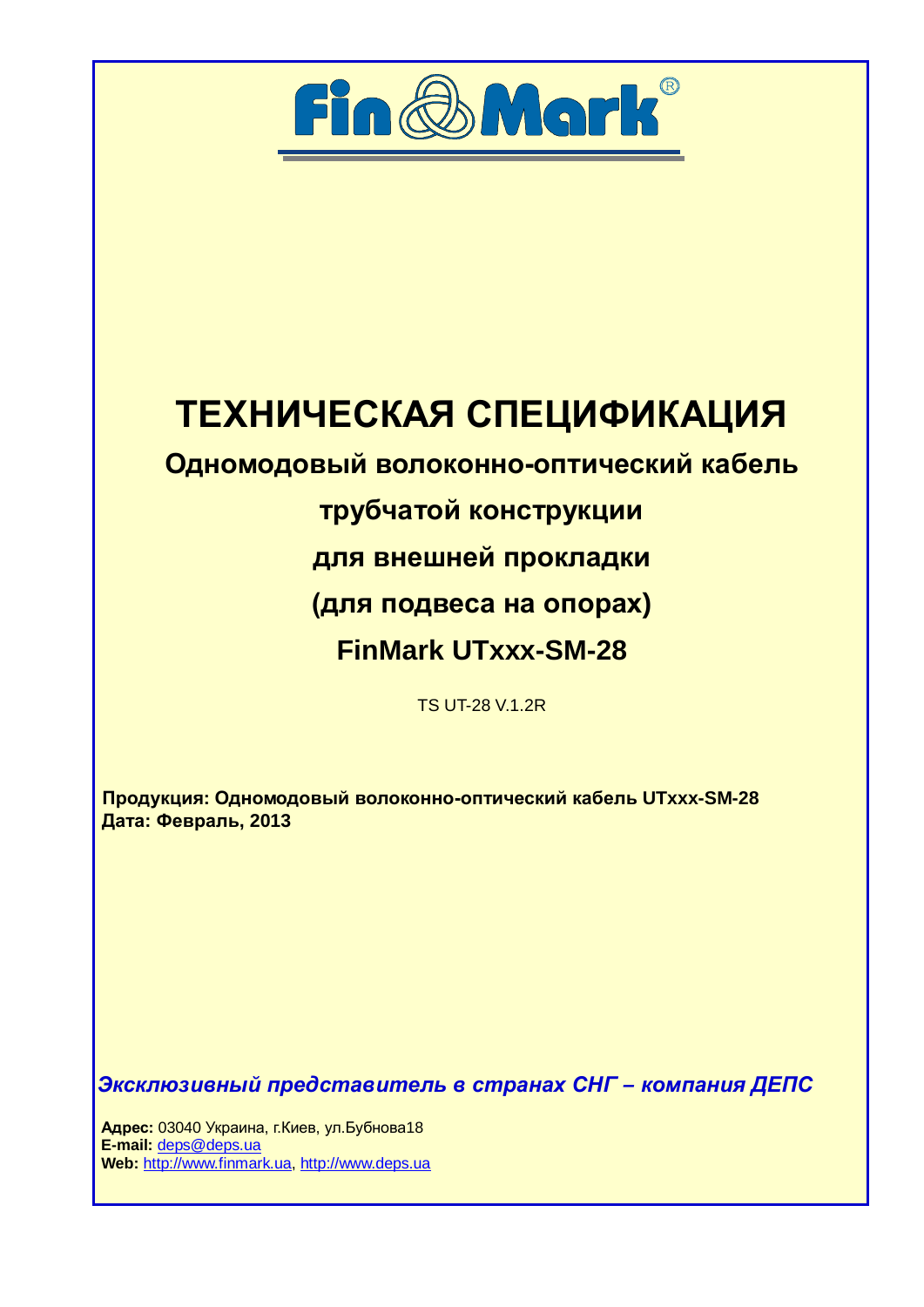



**TOWER** 

#### **1. Назначение**

Данный самонесущий оптический кабель предназначен для использования в телекоммуникационных сетях для подвеса на опорах. Кроме того такой кабель может использоваться для организации воздушных вводов в здания.

#### $2.$  Конструкция кабеля

#### 2.1 Сечение кабеля



#### 2.2 Краткое описание конструкции

Кабель с центральной трубкой. От 2 до 12 оптических волокон расположены в модульной трубке, заполненной гидрофобным гелем. Поверх трубки наложен слой арамидных волокон и полиэтиленовая наружная оболочка. В качестве несущего элемента используется оцинкованная стальная проволока.

Cents

#### 3. Технические характеристики кабеля

#### 3.1 Маркировка

| <b>FinMark UTXXX-SM-28</b><br>xxxxm |                                                 |  |  |
|-------------------------------------|-------------------------------------------------|--|--|
|                                     | : Условное обозначение оптического кабеля связи |  |  |
| <b>FinMark</b>                      | : Торговая марка                                |  |  |
| UTXXX-SM-28                         | : Марка кабеля (ххх - количество волокон)       |  |  |
| <b>XXXXm</b>                        | : Метровая метка                                |  |  |

\**Ɇɚɪɤɢɪɨɜɨɱɧɵɟɦɟɬɤɢɧɚɧɨɫɹɬɫɹɫɢɧɬɟɪɜɚɥɨɦ 1 ɦɟɬɪ*

3.2 Оба конца кабеля заделаны пластиковыми термоусаженными колпачками во избежание попадания влаги в сердечник.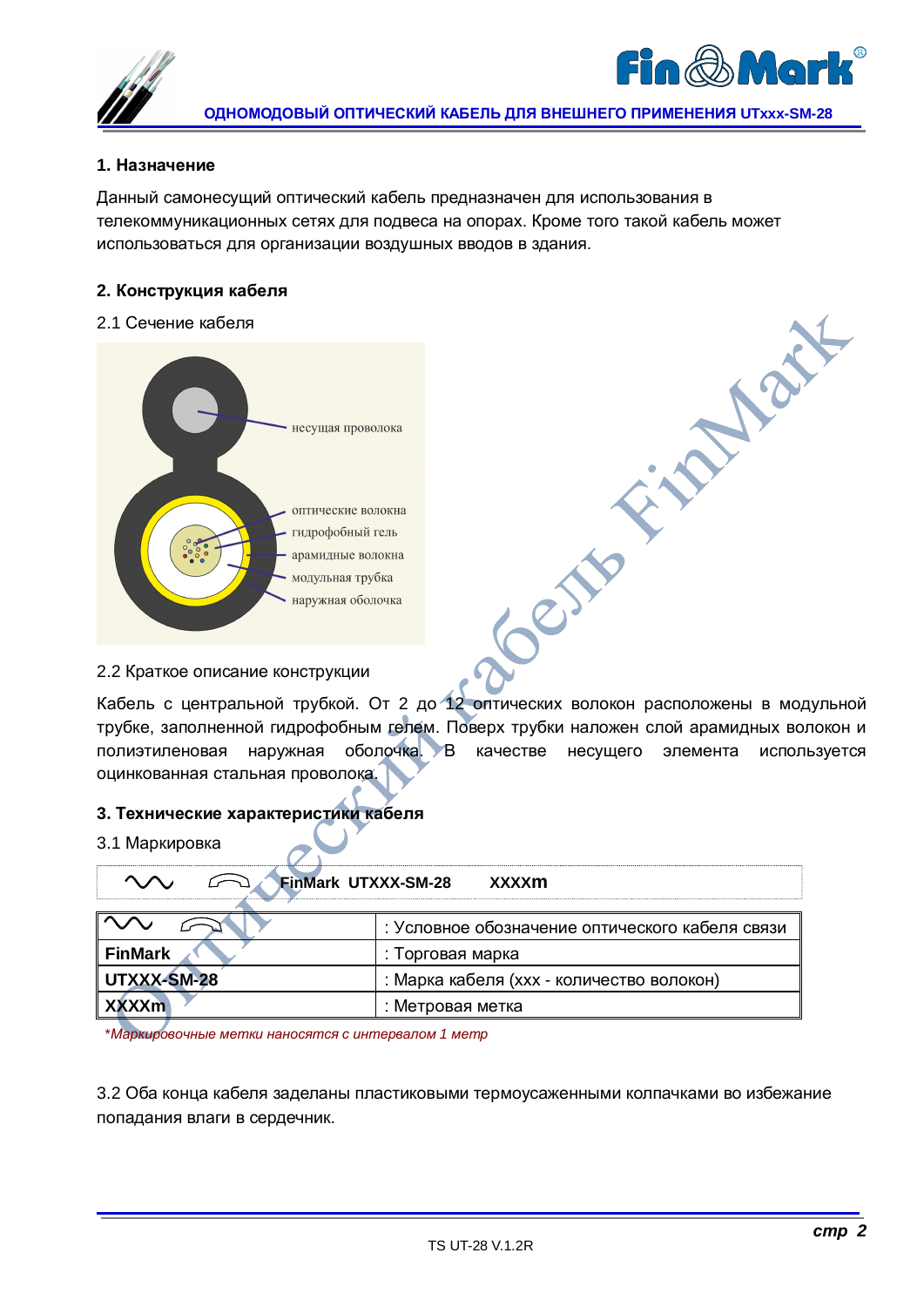

**ɈȾɇɈɆɈȾɈȼɕɃɈɉɌɂɑȿɋɄɂɃɄȺȻȿɅɖȾɅəȼɇȿɒɇȿȽɈɉɊɂɆȿɇȿɇɂə UTxxx-SM-28** 

#### 3.3 Цветовая кодировка волокон

| No.  |         |           |         |            |         |           |
|------|---------|-----------|---------|------------|---------|-----------|
| ⊥вет | Синий   | Оранжевый | Зеленый | Коричневый | Серый   | Белый     |
| No.  |         |           |         |            |         |           |
| ⊔вет | Красный | Черный    | Желтый  | Пурпурный  | Розовый | Бирюзовый |

### 3.4 Конструктивные параметры кабеля

| Параметры               |              | Ед.измер. | Значения                        |  |  |
|-------------------------|--------------|-----------|---------------------------------|--|--|
| Оптические              | Тип          |           | G.652D                          |  |  |
| волокна                 | Количество   |           | $2 - 12$                        |  |  |
|                         | Материал     |           | Полибутилентерефталат           |  |  |
| Модульная трубка        | Диаметр      | <b>MM</b> | 3.0                             |  |  |
| Гидрофобный             |              |           |                                 |  |  |
| заполнитель             | Материал     |           | Тиксотропный гель               |  |  |
| Периферийные            |              |           |                                 |  |  |
| силовые элементы        | Материал     |           | Арамидные волокна               |  |  |
|                         | Материал     |           | Стальная оцинкованная проволока |  |  |
| Несущий элемент         | Диаметр      | <b>MM</b> | 1.6                             |  |  |
|                         | Материал     |           | Полиэтилен высокой плотности    |  |  |
| Наружная оболочка       | Толщина      | MM        | 1.0                             |  |  |
| Наружный размер кабеля* |              | МM        | 5.5x10.6                        |  |  |
| Погонный вес кабеля     |              | Kr/km     | 50                              |  |  |
| Допустимое              | Краткосрочн. |           | 1000                            |  |  |
| растягивающее           |              | Ή         |                                 |  |  |
| усилие                  | Долгосрочн.  |           | 600                             |  |  |
| Допустимое              | Краткосрочн. |           | 1000                            |  |  |
| раздавливающее          |              | Н/100мм   |                                 |  |  |
| усилие                  | Долгосрочн.  |           | 300                             |  |  |
| Минимальный             | Краткосрочн. | Диаметров | 20                              |  |  |
| радиус изгиба           | Долгосрочн.  | кабеля    | 10                              |  |  |

\* Примечание: допустимое отклонение размеров составляет ±0.2мм.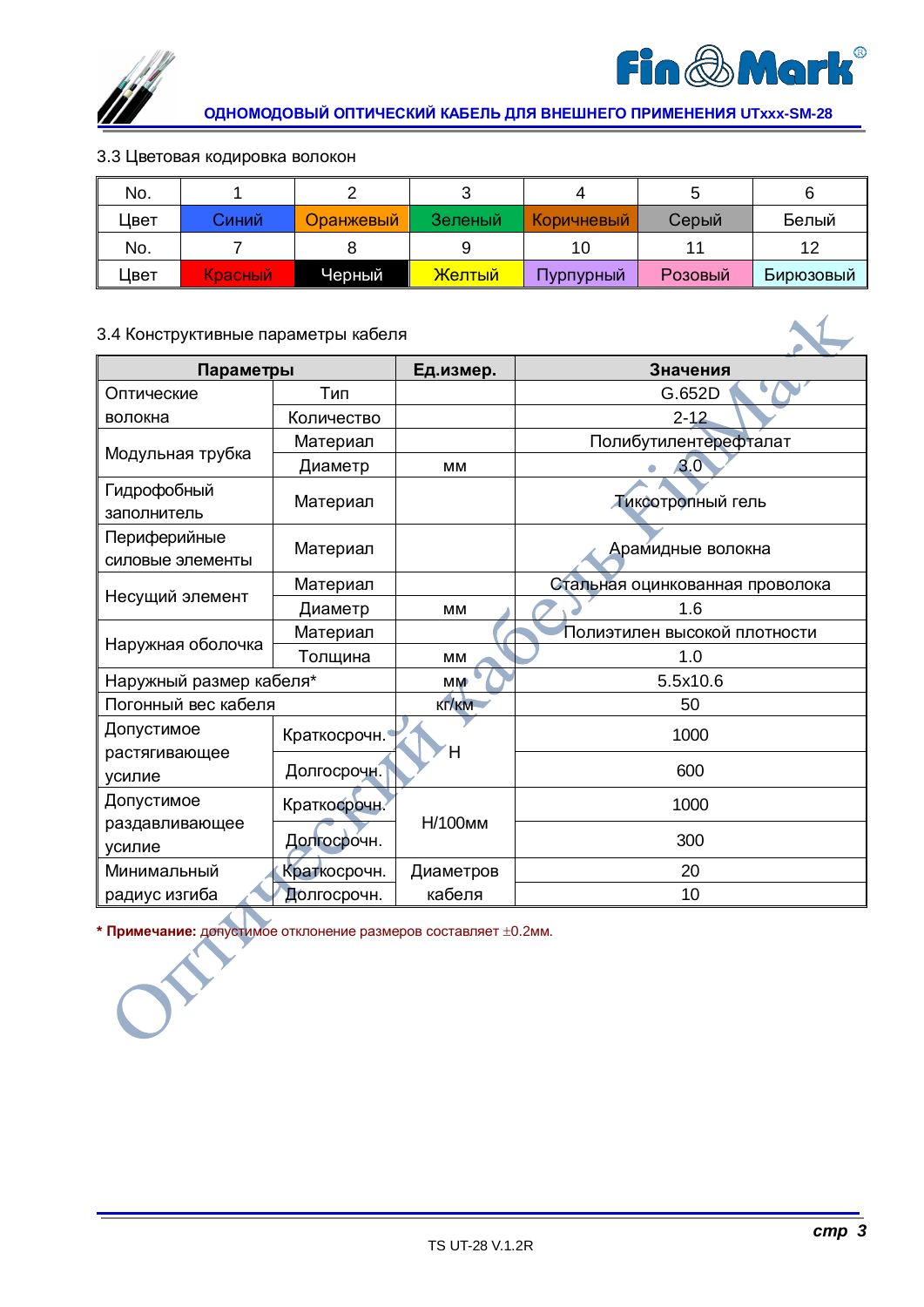



#### **4. Характеристики волокна**

Характеристики одномодового оптического волокна (Рекомендация МСЭ-Т G.652.D)

| Параметры                             | Значения                                |  |
|---------------------------------------|-----------------------------------------|--|
| Тип волокна                           | Одномодовое                             |  |
| Материал волокна                      | Оксид кремния, легированный добавками   |  |
| Коэффициент затухания                 |                                         |  |
| @ 1310 нм                             | $\leq$ 0.36 дБ/км                       |  |
| @ 1383 нм                             | $\leq$ 0.34 дБ/км                       |  |
| @ 1550 нм                             | $\leq 0.22$ дБ/км                       |  |
| @ 1625 нм                             | $\leq$ 0.30 дБ/км                       |  |
| Всплески затухания                    | $\leq 0.05$ дБ                          |  |
| Длина волны отсечки                   | $\leq$ 1260 HM                          |  |
| Длина волны нулевой дисперсии         | 1300 ~ 1324 нм                          |  |
| Наклон нулевой дисперсии              | $\leq$ 0.092 пс/(нм <sup>2</sup> ·км)   |  |
| Хроматическая дисперсия               |                                         |  |
| @ 1310 нм                             | $\leq$ 3.5 пс/(нм $\cdot$ км)           |  |
| @ 1550 нм                             | $\leq$ 18 пс/(нм $\cdot$ км)            |  |
| @ 1625 нм                             | $\leq$ 22 пс/(нм $\cdot$ км)            |  |
| Поляризационно-модовая дисперсия      | $≤0.1$ ΠC/ <sub>KM</sub> <sup>1/2</sup> |  |
| PMD <sub>Q</sub> (среднеквадратичная) |                                         |  |
| Потери на макроизгибах                |                                         |  |
| 100 витков Ø 60 мм @ 1550 нм          | $\leq 0.05$ дБ                          |  |
| Диаметр модового поля                 |                                         |  |
| @ 1310 нм                             | $9.2 \pm 0.4$ MKM                       |  |
| @ 1550 нм                             | $10.4 \pm 0.8$ мкм                      |  |
| Эксцентриситет                        |                                         |  |
| сердцевины/ оболочки                  | $\leq 0.6$ MKM                          |  |
| Диаметр оболочки                      | $125.0 \pm 0.7$ мкм                     |  |
| Некруглость оболочки                  | ≤1.0%                                   |  |
| Диаметр первичного покрытия           | $245 \pm 10$ мкм                        |  |
| Механическая прочность                | 100 kpsi (=0.69 ГПа), 1%                |  |

#### 5. Климатические характеристики оптического кабеля

#### 5.1 Температурный диапазон

| Допустимые температуры работы    | $-40^{\circ}$ C ~ +60 $^{\circ}$ C |
|----------------------------------|------------------------------------|
| Допустимые температуры хранения  | 』-50℃ ~+70℃                        |
| Допустимые температуры прокладки | $-20^{\circ}$ C ~ +50 $^{\circ}$ C |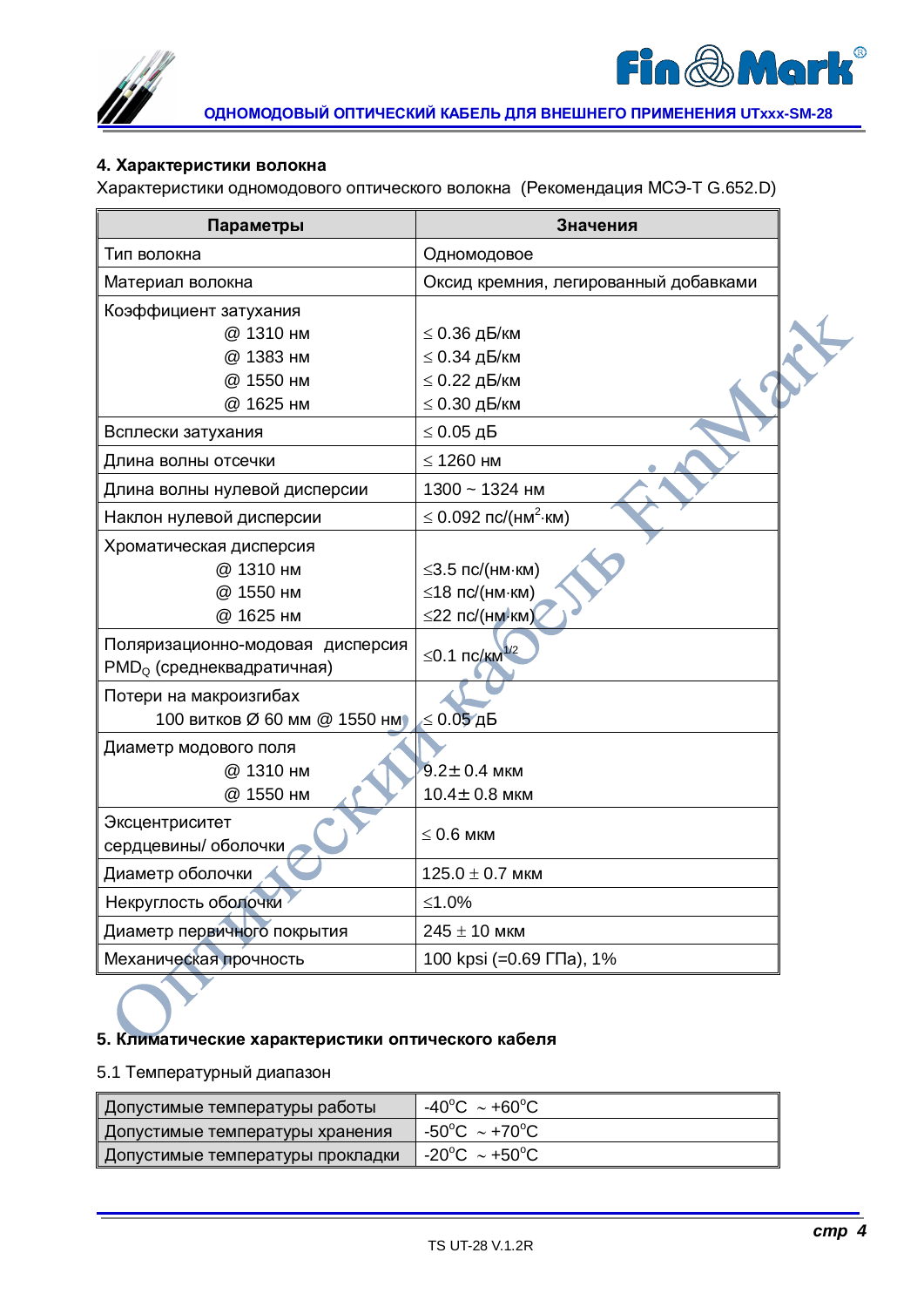



**ɈȾɇɈɆɈȾɈȼɕɃɈɉɌɂɑȿɋɄɂɃɄȺȻȿɅɖȾɅəȼɇȿɒɇȿȽɈɉɊɂɆȿɇȿɇɂə UTxxx-SM-28** 

| 5.2 Испытания механических, климатических и электрических параметров кабеля |
|-----------------------------------------------------------------------------|
|-----------------------------------------------------------------------------|

| <b>No</b>      | Тип испытания       | Метод испытания        | Требования                                                |
|----------------|---------------------|------------------------|-----------------------------------------------------------|
| 1              | Растягивание        | IEC 794-1-E1           | - Нет изменения                                           |
|                |                     |                        | коэффициента затухания;                                   |
|                |                     |                        | - Нет повреждения волокон                                 |
|                |                     |                        | или оболочки кабеля                                       |
| 2              | Раздавливание       | IEC 60794-1-E3         | - Нет изменения                                           |
|                |                     |                        | коэффициента затухания;                                   |
|                |                     |                        | - Нет повреждения волокон                                 |
|                |                     |                        | или оболочки кабеля                                       |
| 3              | Удар                | IEC 60794-1-E4         | - Нет изменения                                           |
|                |                     |                        | коэффициента затухания;                                   |
|                |                     |                        | - Нет повреждения волокон                                 |
|                |                     |                        | или оболочки кабеля                                       |
| 4              | Повторяющийся изгиб | IEC 60794-1-E6         | - Нет изменения                                           |
|                |                     |                        | коэффициента затухания;                                   |
|                |                     |                        | Нет повреждения волокон                                   |
|                |                     |                        | или оболочки кабеля                                       |
| 5              | Кручение            | IEC 60794-1-E7         | - Нет изменения                                           |
|                |                     |                        | коэффициента затухания;                                   |
|                |                     |                        | - Нет повреждения волокон                                 |
|                |                     |                        | или оболочки кабеля                                       |
| 6              | Продольная          | IEC 60794-1-F5B        | Вода<br>He<br>протекает<br>на<br>$\overline{\phantom{a}}$ |
|                | водонепроницаемость |                        | противополож. конец кабеля                                |
| $\overline{7}$ | Температурные циклы | IEC 60794-1-F1         | - Нет изменения                                           |
|                |                     |                        | коэффициента затухания;                                   |
|                |                     |                        | - Нет повреждения волокон                                 |
|                |                     |                        | или оболочки кабеля                                       |
| 8              | Текучесть           | IEC 60794-1-E14        | - Заполнитель не вытекает                                 |
|                | заполнителя         |                        |                                                           |
| 9              | Высоковольтные      | Национальные стандарты | - Нет электрического пробоя                               |
|                | испытания           |                        |                                                           |

### 6. Номинальный срок службы

Номинальный срок службы всех оптических кабелей FinMark<sup>®</sup> составляет 25 лет.

### **7. Стандарты**

Одномодовые оптические кабели UTxxx-SM-28 соответствуют требованиям следующих международных стандартов:

IEC 60793-1-1, IEC 60794-1-1, IEC 60794-1-2, IEC 60794-3, IEC 60794-3-20

ITU-T Recommendations G.652, L.26

IEEE 802.3z (Gigabit Ethernet)

Telcordia GR-20-CORE

ANSI/TIA/EIA-472, ANSI/TIA/EIA-492, ANSI/TIA/EIA-598, ANSI/ICEA S-87-640